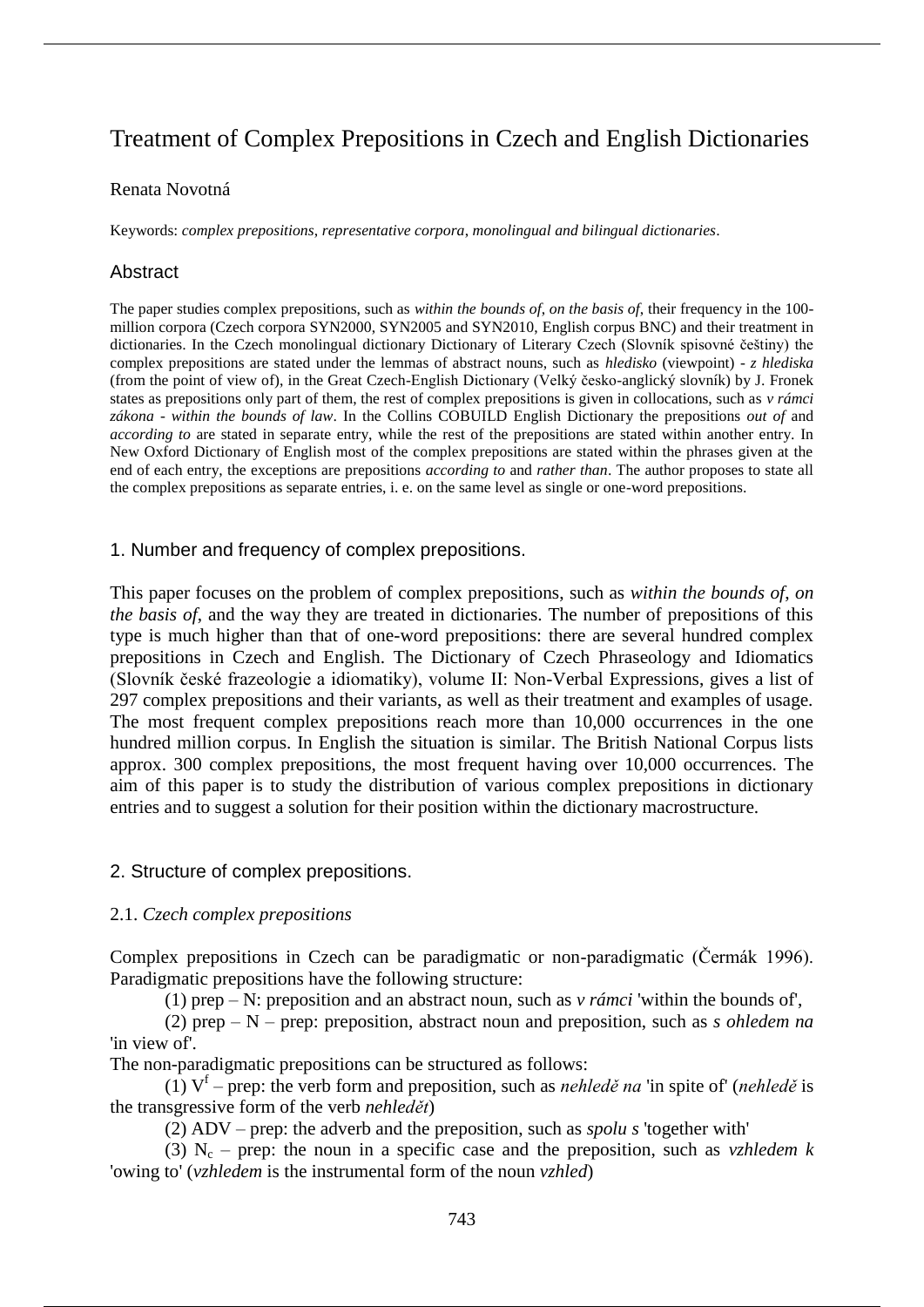- $(4)$  N prep N: noun, preposition and a noun, such as *bok po boku* 'side by side'
- (5) isolated, such as *pokud jde o* 'as for'
- (6) foreign, such as *à la*, *à conto*, *ad vocem*

# 2.2. *English complex prepositions*

Klégr (2002) distinguishes simple (i.e. single-word) prepositions and complex (multi-word) prepositions. The same method is used by Čermák (1996) in the case of Czech. English complex prepositions may be subdivided into two-word sequences and three-word sequences. Two-word sequences involve a whole range of word-class combinations, such as adverbpreposition (*along with*), adjective-preposition (*close to*), participle-preposition (*except for*), conjunction-preposition (*because of*) or noun-preposition (*thanks to*). The largest category is that of the three-word sequences, as in Prep1 + Noun + Prep2 - *in spite of*.

# 3. Complex prepositions in Czech dictionaries.

# 3.1. *Representative corpora*

Three representative synchronic corpora of written Czech language have been compiled to date, each containing a hundred million words: SYN2000, SYN2005, and SYN2010. The text types in these corpora are variously distributed: the SYN2000 corpus contains fifteen per cent fiction, twenty-five per cent technical and scientific literature and sixty per cent newspapers and periodicals, while the SYN2005 and SYN2010 corpora contain forty per cent fiction, twenty-seven per cent technical and scientific literature and thirty-three per cent newspapers and periodicals.

| complex preposition                      | <b>SYN2000</b> | <b>SYN2005</b> | <b>SYN2010</b> |
|------------------------------------------|----------------|----------------|----------------|
| <i>v</i> rámci 'within the framework of' | 15 765         | 15 4 36        | 15 8 97        |
| <i>v případě</i> 'in the case of'        | 14798          | 13 5 5 7       | 14 002         |
| <i>spolu s</i> 'together with'           | 14732          | 11 005         | 12 24 6        |
| <i>na základě</i> 'on the basis of'      | 13 7 34        | 13 3 45        | 12 2 36        |
| <i>vzhledem k</i> 'owing to'             | 11972          | 9 3 5 6        | 8 4 2 2        |

Table 1. Complex prepositions in three Czech representative corpora.

Although the percentage of the text types differs in these corpora, complex prepositions seem to have quite a stable position in the language, partial exceptions being *spolu s* (together with) and *vzhledem k* 'owing to' with higher frequencies in the SYN2000 corpus. This means that they are more likely to appear in newspapers (newspaper texts constitute sixty per cent of SYN2000 as opposed to thirty-three per cent in the case of SYN2005 and SYN2010).

# 3.2. *Frequency Dictionary of Czech*

In the Frequency Dictionary of Czech (Frekvenční slovník češtiny, 2004), which is based on the SYN2000 corpus, there are multi-word lexical units and lexical units with restricted collocability marked with a plus sign (+). Therefore the idiom *nechat někoho na holičkách* 'to leave sb. out in the cold' or *být/zůstat na holičkách* 'to be in a tight spot' is recorded as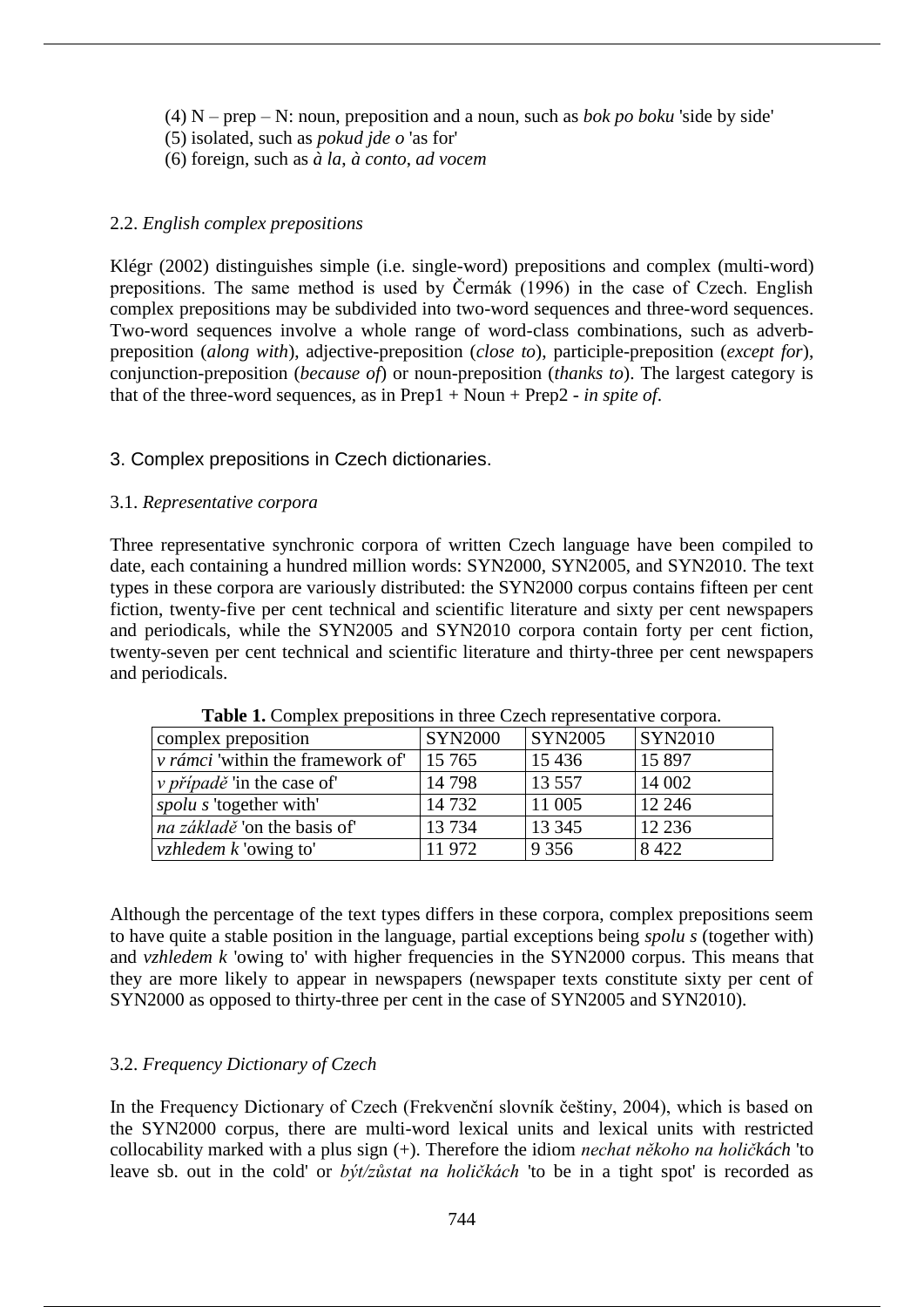*holičkách*+, which means that the form *holičkách* only occurs with combination with one or more words. As far as complex prepositions are concerned, the following prepositions are marked with the + sign: *z hlediska* 'from the point of view of', *v neprospěch* 'to the disadvantage of', *pod patronací* 'under the patronage of', *na počest* 'in honour of', *na pokraji* 'on the verge of', *s přihlédnutím k* 'taking account of', *v rámci* 'within the bounds of', *na roveň* s 'on a par with', *na sklonku* 'at the close of', *ve srovnání s* 'in comparison with', *pod taktovkou* 'under the baton of' ('conducted by'), *na úkor* 'at the expense of', *na vrub* 'at the door of', *vzhledem k* 'owing to', *na základě* 'on the basis of', *pod záštitou* 'under the auspices of'. The main reason why these sixteen complex prepositions were selected is statistical, as the frequency of these prepositions forms over one half of the frequency of the corresponding abstract noun, i.e. preposition *v rámci*, with 15 765 occurrences, constitutes eighty-one per cent of the frequency of the noun *rámec* - the frequency ratio is 0.815.

| Noun                      | Frequency   | <b>Example 2.</b> Frequency ratio of the execut complex prepositions.<br>Complex | Frequency of Frequency |       |
|---------------------------|-------------|----------------------------------------------------------------------------------|------------------------|-------|
|                           |             |                                                                                  |                        |       |
|                           | of the noun | preposition                                                                      | the complex            | ratio |
|                           |             |                                                                                  | preposition            |       |
| úkor 'expense'            | 1945        | na úkor                                                                          | 1845                   | 0.948 |
| sklonek 'close'           | 1344        | na sklonku                                                                       | 1171                   | 0.871 |
| patronace 'patronage'     | 321         | pod patronací                                                                    | 279                    | 0.869 |
| přihlédnutí 'account'     | 557         | s přihlédnutím                                                                   | 470                    | 0.843 |
|                           |             | $\boldsymbol{k}$                                                                 |                        |       |
| rámec 'scope'             | 19347       | v rámci                                                                          | 15765                  | 0.815 |
| pokraj 'verge'            | 835         | na pokraji                                                                       | 645                    | 0.772 |
| počest 'honour'           | 751         | na počest                                                                        | 563                    | 0.754 |
| taktovka 'baton'          | 650         | pod taktovkou                                                                    | 428                    | 0.658 |
| neprospěch 'disadvantage' | 521         | v neprospěch                                                                     | 331                    | 0.635 |
| vzhled 'appearance'       | 17487       | vzhledem k                                                                       | 11072                  | 0.633 |
| srovnání 'comparison'     | 8623        | ve srovnání s                                                                    | 5194                   | 0.602 |
| roveň 'par'               | 145         | na roveň s                                                                       | 84                     | 0.593 |
| záštita 'protection'      | 950         | pod záštitou                                                                     | 559                    | 0.588 |
| vrub 'account'            | 493         | na vrub                                                                          | 252                    | 0.511 |
| hledisko 'point of view'  | 14259       | z hlediska                                                                       | 7280                   | 0.510 |
| základ 'basis'            | 27657       | na základě                                                                       | 13734                  | 0.497 |

**Table 2.** Frequency ratio of the Czech complex prepositions.

# 3.3. *Czech monolingual dictionaries*

As far as monolingual dictionaries are concerned, the problem is whether to treat complex prepositions within one-word entries (especially in the case of abstract nouns), or to give them separate entries. The older Dictionary of Literary Czech (Slovník spisovné češtiny, 1994) usually lists complex prepositions at the end of the relevant abstract noun entry, cf.: **hledisko** (standpoint, point of view)

– **z hlediska** předl. s 2. p. vyj. zřetel: *z hlediska hospodárnosti je nutno omezit...*

**- from the point of view of** prep. with gen. expresses consideration: *from the point of view of economy it is necessary to put a limit on...*

In some cases the usage of the complex preposition is idiomatic and it is only there that the prepositional idiom is stated in full:

**roveň** (par)

**stavět někoho, něco na roveň** stejně hodnotit, cenit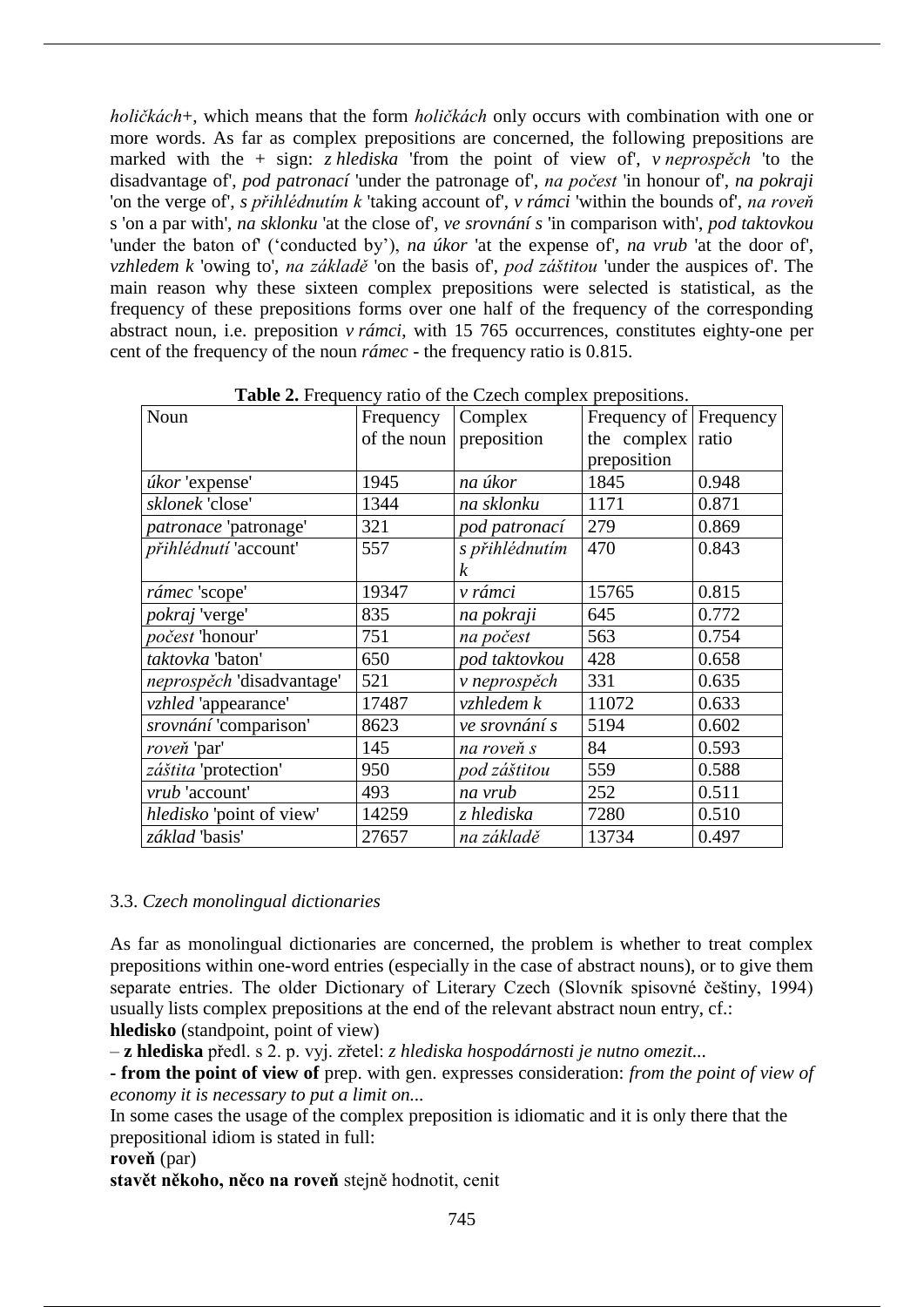**put sb. on a par with sb.** to evaluate sb. on the same level

The only complex preposition which is given a separate entry is *vzhledem k* 'owing to'.

# 3.4. *Czech bilingual dictionaries*

The Comprehensive Czech-English Dictionary (Velký česko-anglický slovník, 2000) by J. Fronek employs a different pattern. Of the sixteen complex prepositions stated above, only four are treated as prepositions, i.e. *ve srovnání s* – *in comparison with*, *na úkor koho/čeho* – *at the expense of*, *na základě čeho* – *on the basis/strength of* and *pod záštitou čeho* – *under the auspices/aegis of*. Three of these complex prepositions are presented within idioms, cf. *být na pokraji čeho* – *be close to sth*, *stavět koho na roveň s kým* – *put sb. on a par with sb.* and *připsat komu co na vrub* – *debit sb's account*. The remaining complex prepositions are presented in typical collocations, such as *v rámci zákona* – *within the bounds of law*, *na sklonku života* – *in one's declining years*, *in the autumn/sunset of one's life*, *late in life*, *na sklonku dne* – *at the close of the day* etc. As in the Dictionary of Literary Czech (SSČ), the preposition *vzhledem k* – *owing to* is given an individual entry. The justification for this approach may be the difference in meaning between the abstract noun *vzhled* 'appearance' and the form *vzhledem* in the preposition *vzhledem k* which means 'regard, respect'.

# 4. Complex prepositions in English dictionaries.

# 4.1. *British National Corpus*

The complex prepositions with the highest occurrence in the British National Corpus were studied.

| complex preposition | frequency |
|---------------------|-----------|
| out of              | 46889     |
| because of          | 17446     |
| as well as          | 17322     |
| rather than         | 16695     |
| according to        | 15522     |
| away from           | 11417     |
| in terms of         | 10067     |
| on to               | 8813      |
| due to              | 7702      |
| as to               | 7184      |

| Table 3. Most frequent complex prepositions (BNC). |  |
|----------------------------------------------------|--|
|----------------------------------------------------|--|

# 4.2. *COBUILD dictionary*

In the Collins COBUILD English Dictionary (COBUILD, 1995) only the prepositions *out of* and *according to* are given separate entries, the remainder being listed within another entry (i.e. *because of* – *because*, *as well as* – *well*, *rather than* – *rather*, *away from* – *away*, *in terms of* – *term*, *due to* – *due*, *as to* – *as*), while the preposition *on to* is spelled *onto*. The preposition *in terms of* is idiomatic as the most frequent verb used with this preposition is *think.*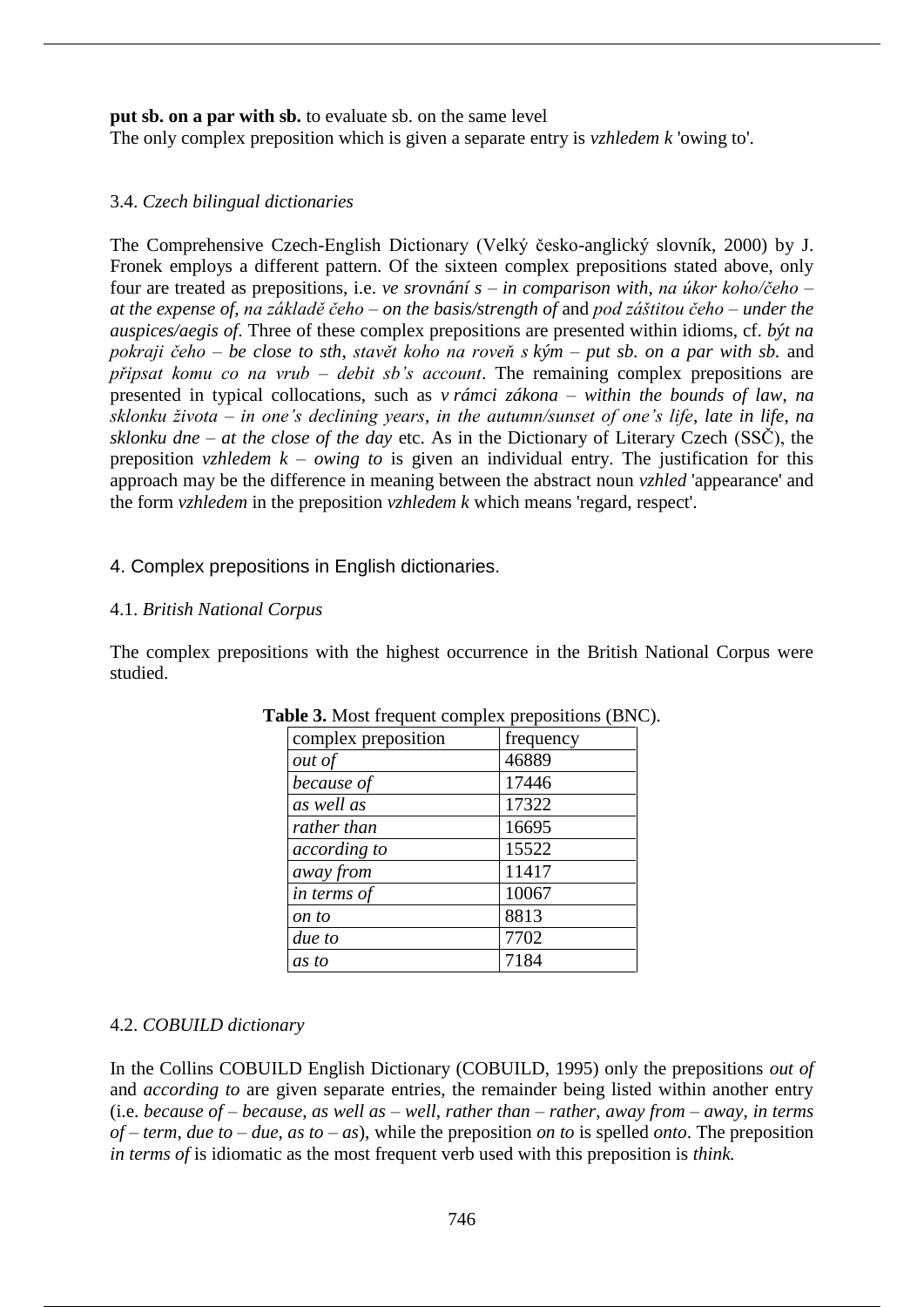# 4.3. *NODE dictionary*

The approach of the New Oxford Dictionary of English (NODE, 1998) is somewhat bit different. Most of the complex prepositions are listed within the phrases given at the end of each entry, i.e. *out of* – phrases under the entry *out*, *because of* – phrases under the entry *because*, *in terms of* – phrases under the entry *term*, *on to* – phrases under the entry *on*, *due to* – phrases under the entry *due* and *as to* – phrases under the entry *as*. The exceptions are prepositions *according to*, given as the only collocation of the entry *according,* and *rather than* treated as a preposition (with the synonyms *instead of* and *opposed to*) within the entry *rather*.

#### 5. Comparison of Czech and English prepositions.

A comparison of Czech and English prepositions requires us to analyze them together with their associated abstract nouns, as in the case of the Czech preposition *v rámci* (the abstract noun being *rámec*), or the English preposition *in spite of*, etc.

| complex preposition | frequency |
|---------------------|-----------|
| in terms of         | 10067     |
| in front of         | 6122      |
| in relation to      | 4647      |
| in favour of        | 3531      |
| in addition to      | 3431      |
| in respect of       | 2980      |
| on behalf of        | 2700      |
| in spite of         | 2695      |
| on top of           | 2462      |
| in accordance with  | 2044      |

**Table 4.** Most frequent English complex prepositions with abstract nouns.

# 5.1. *COBUILD dictionary*

In the COBUILD dictionary, the complex prepositions *in accordance with* and *on behalf of* are stated as the only expressions under the corresponding abstract nouns *accordance* and *behalf*; the remaining prepositions are given within the corresponding abstract noun entries (*in addition to* – *addition*, *in favour of* – *favour*, *in front of* – *front*, *in relation to* – *relation*, *in respect of* – *respect*, *in spite of* – *spite*, *in terms of* – *term*, *on top of* – *top*).

# 5.2. *NODE dictionary*

Similarly, NODE presents the prepositions *in accordance with* and *on behalf of* as the only phrases occurring with the corresponding abstract nouns (cf. *accordance* – grouped with *in accordance with*, *behalf* – grouped with *on behalf of*). The remaining complex prepositions are given in the Phrases section at the end of the entry of the associated abstract noun, i.e. *in addition to* – *addition, in favour of* – *favour*, *in front of* – *front*, *in relation to* – *relation*, *in respect of* – *respect*, *in spite of* – *spite*, *in terms of* – *term* and *on top of* – *top*.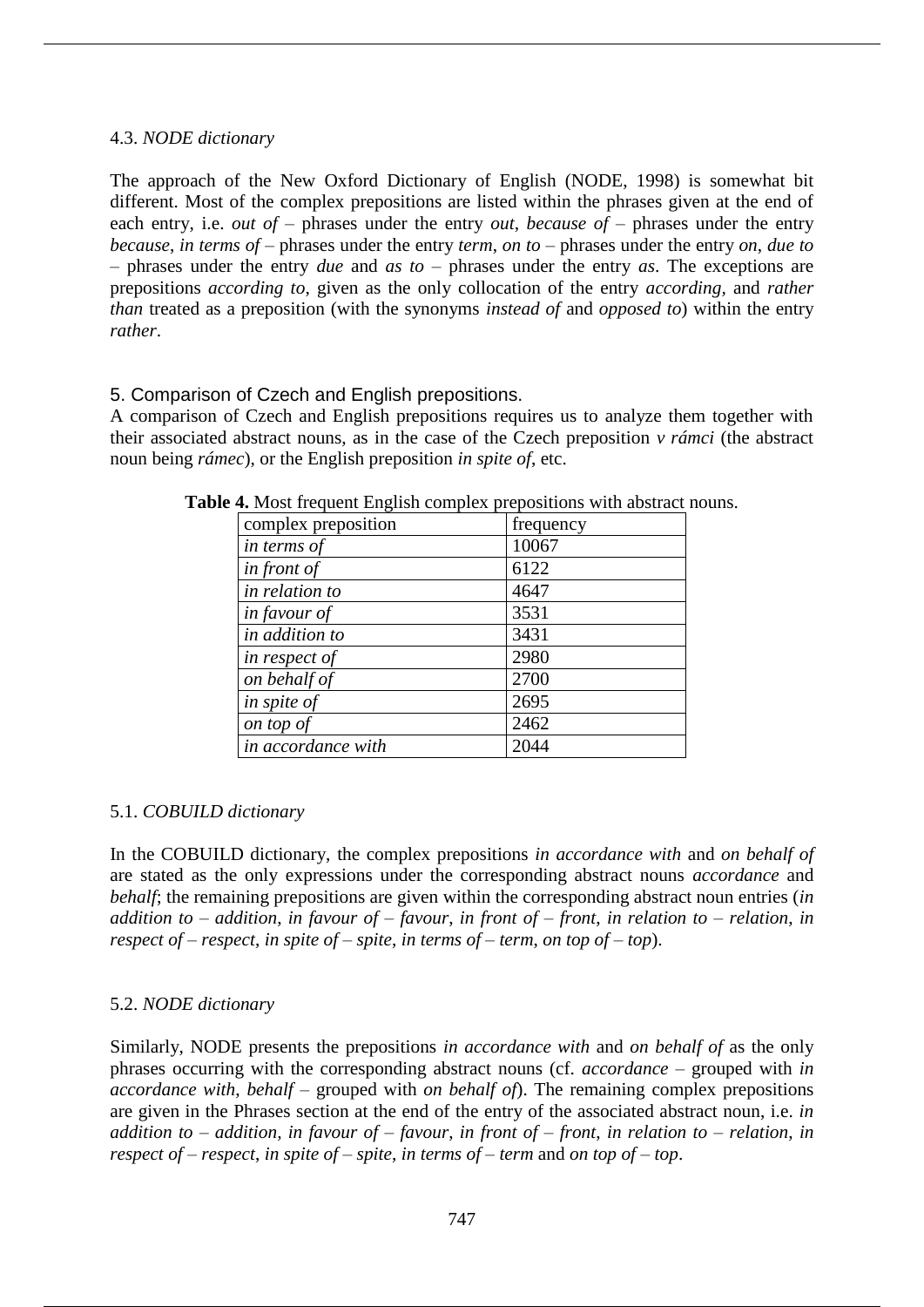6. The idiomatic nature of complex prepositions.

As this outline suggests, the treatment of complex prepositions in dictionaries is slightly inconsistent. In Czech dictionaries, the only preposition given an individual entry is *vzhledem k* 'owing to', while other prepositions with prevailing frequency within the lemma of the given abstract noun, such as *na úkor* 'at the expense of', *na sklonku* 'at the close of' etc., are included within the abstract noun entries. Such inconsistency can be found in English dictionaries as well. Čermák (2006: 930) notes that from the viewpoint of collocability, there is a group of words "that is apparently and strictly limited in its collocational capacity, where a list of collocates, usually very small, can and has to be given" and suggests "to view both the head and collocate as a single unit, tantamount, in many approaches, to idioms" – the examples he gives are *to be afraid*, *to run afoul* and *to make amends*. This can be applied especially to such prepositions as *na úkor*, *na sklonku* in Czech or *in accordance with*, *on behalf of* and *according to* in English*.* As Čermák (2006: 936) states, the frequency of the noun *accordance*  outside the idiom *in accordance with* is less than one per cent. From a broader perspective, even a preposition such as *v případě* 'in case of', is a grammatical idiom (Čermák 2007).

7. Proposals for incorporating complex prepositions into the macrostructure of a dictionary.

In contemporary dictionaries, complex prepositions are usually grouped with their abstract nouns or other corresponding parts of speech, as in the case of *spolu s* 'together with' in Czech or *according to* in English. The incorporation of complex prepositions into the dictionary macrostructure mainly depends on the scope of the dictionary, but the most appropriate procedure would be to list complex prepositions as separate entries, with the same status as single or one-word prepositions. This approach has a great advantage: the dictionary-user can easily find the preposition in the list of entries and there is no need to search for the preposition within the often lengthy and complicated entry for the abstract noun, adverb or verb. Klégr (2002) emphasises that English dictionaries avoid giving these units grammatical labels. It is obvious to us that they should be labelled as prepositions.

References:

#### **A. Dictionaries**

- **Čermák F. and M. Křen (eds.) 2004.** *Frekvenční slovník češtiny*. Praha: Nakladatelství Lidové noviny. (Frequency Dictionary of Czech.)
- **Čermák, F. (ed.) 2009.** *Slovník české frazeologie a idiomatiky. Výrazy neslovesné*. Praha: Academia. (Dictionary of Czech Phraseology and Idiomatics. Non-verbal Expressions.)

**Filipec, J. and F. Daneš and V. Mejstřík (eds.) 1994.** *Slovník spisovné češtiny*. Praha: Academia. (Dictionary of Literary Czech.)

- **Fronek, J. 2000.** *Velký česko-anglický slovník*. Praha: Leda. (Comprehensive Czech-English Dictionary)
- **Hanks, P. (ed.) 1998.** *The New Oxford Dictionary of English*. Oxford: Clarendon Press.
- **Sinclair, J. M. (ed.) 1995.** *Collins COBUILD English Dictionary*. London: HarperCollins Publishers.

#### **B. Other literature**

**Čermák, F. 1996.** 'Systém, funkce, forma a sémantika českých předložek.' *Slovo a Slovesnost* 57, 30–46. (System, Function, Form and Meaning of Czech Prepositions.)